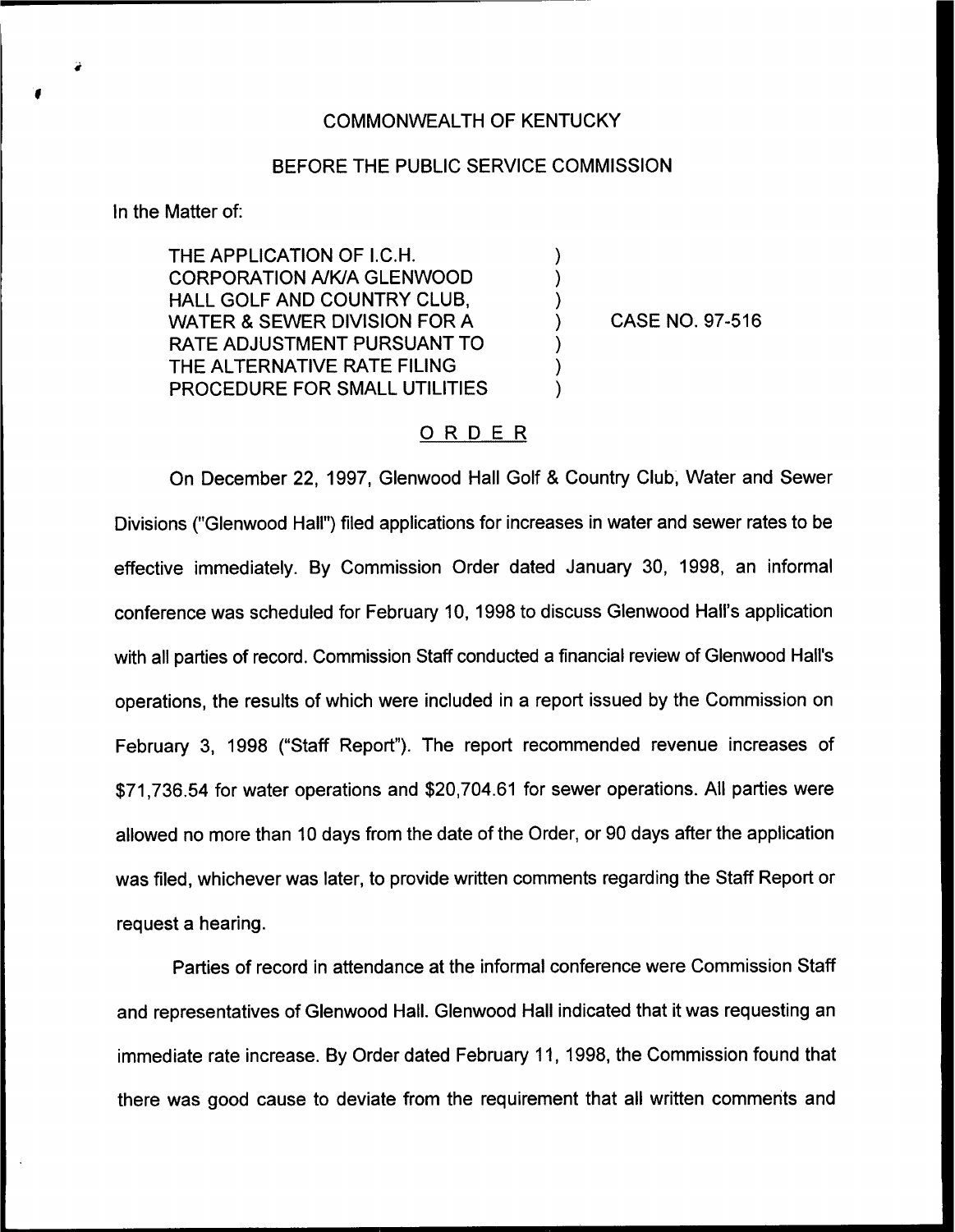requests for hearing be filed within 90 days from the application's file date. The Commission then ordered that all such comments and requests be filed on or before February 20, 1998 or the case would stand submitted for decision. There were no comments or request for hearing filed within the prescribed comment period; however, on February 23, 1998, the Commission received a verbal request by an intervenor for an extension of time to file. That request was granted.

To address Glenwood Hall's request for emergency rate relief, the Commission, by Order dated February 27, 1998, scheduled a hearing that was held on March 23, 1998. In attendance at the hearing were representatives of Glenwood Hall, Commission Staff, numerous customers of Glenwood Hall, and intervenors William F, Conrad and David E. Spenard, Esq., of the Attorney General's office.

At the hearing, Staff entered an Amended Staff Report into the record. This amendment was necessary because water revenues in the amount of \$1,360.11 had been inadvertently omitted from the original Staff Report. All parties agreed to the admittance of the Amended Staff Report.

The Attorney General proposed to enter AG Exhibit <sup>1</sup> into the record that revised Appendix F as attached to the original Staff Report. Mr. Spenard contended that such a revision was necessary because Staff had made an error when calculating the sewer flat rate of \$13.50 and that the correct rate was \$13.33. Staff agreed with the Attorney General's position and accepted AG Exhibit <sup>1</sup> into the record as Staff's revised Appendix F. Regarding Staff's Cost of Service Study, the Attorney General proposed to move an \$89 depreciation allocation from the customer category to the demand category. Upon further

-2-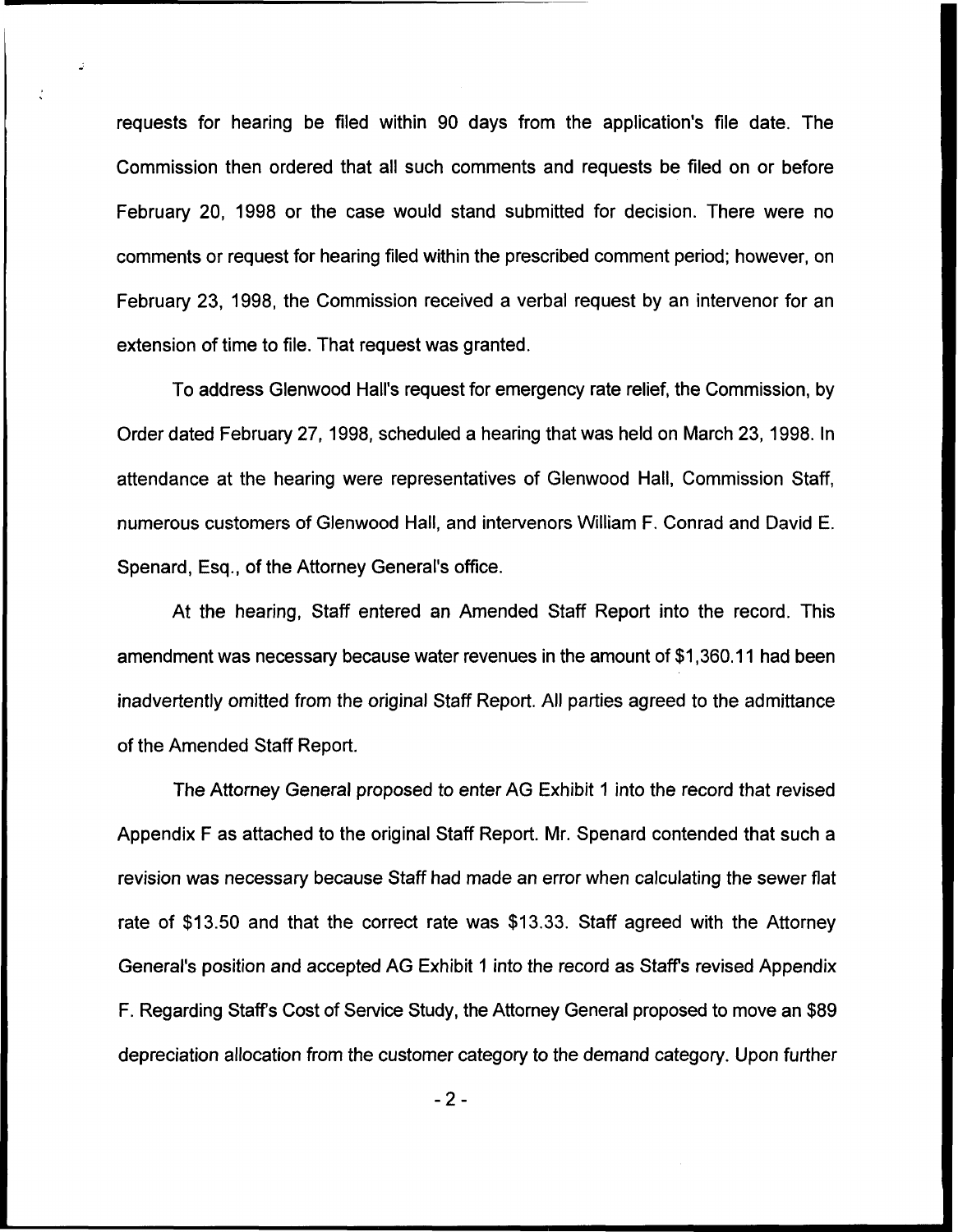review of the depreciation expense, the allocation was amended to include the full cost of depreciating a pump in the demand category. The rates for the water division in Appendix A have been adjusted accordingly.

Many comments and complaints were made by the intervenors and customers of Glenwood Hall regarding the amount of the rates recommended in the Staff Report and the quality of service that had been provided to them by Glenwood Hall. The Attorney General made the only formal motion to reduce the rates to be approved in this case by introducing AG Exhibit 2 into evidence. This exhibit contained a monthly sewer flat rate of \$12.53 and was titled "Appendix F, Staff Report Case 97-516, Recommended Rates, Sewer Division, (Attorney General's Position)." AG Exhibit 2 did not express a position on the proposed rates for water service. The Attorney General stated that the rate contained in AG Exhibit 2 was calculated by reducing Staff's recommended net operating income of \$3,550.15, as calculated on Appendix C of the Staff Report, by half or \$1,775.08.The Attorney General had no witness to sponsor this exhibit and presented no evidence as to the reasonableness or necessity for such an adjustment to Staff's recommendation.

Staff presented direct testimony as to the contents of its report and was crossexamined by legal counsel of Glenwood Hall and by all intervenors who were present and who wished to ask questions. No evidence, except for AG Exhibit 2, was entered into the record that was contrary to the contents of the Staff Report, and no party of record disputed Glenwood Hall's claim that its credit or operations would be materially impaired or damaged by the failure to permit the rates to become effective immediately.

 $-3-$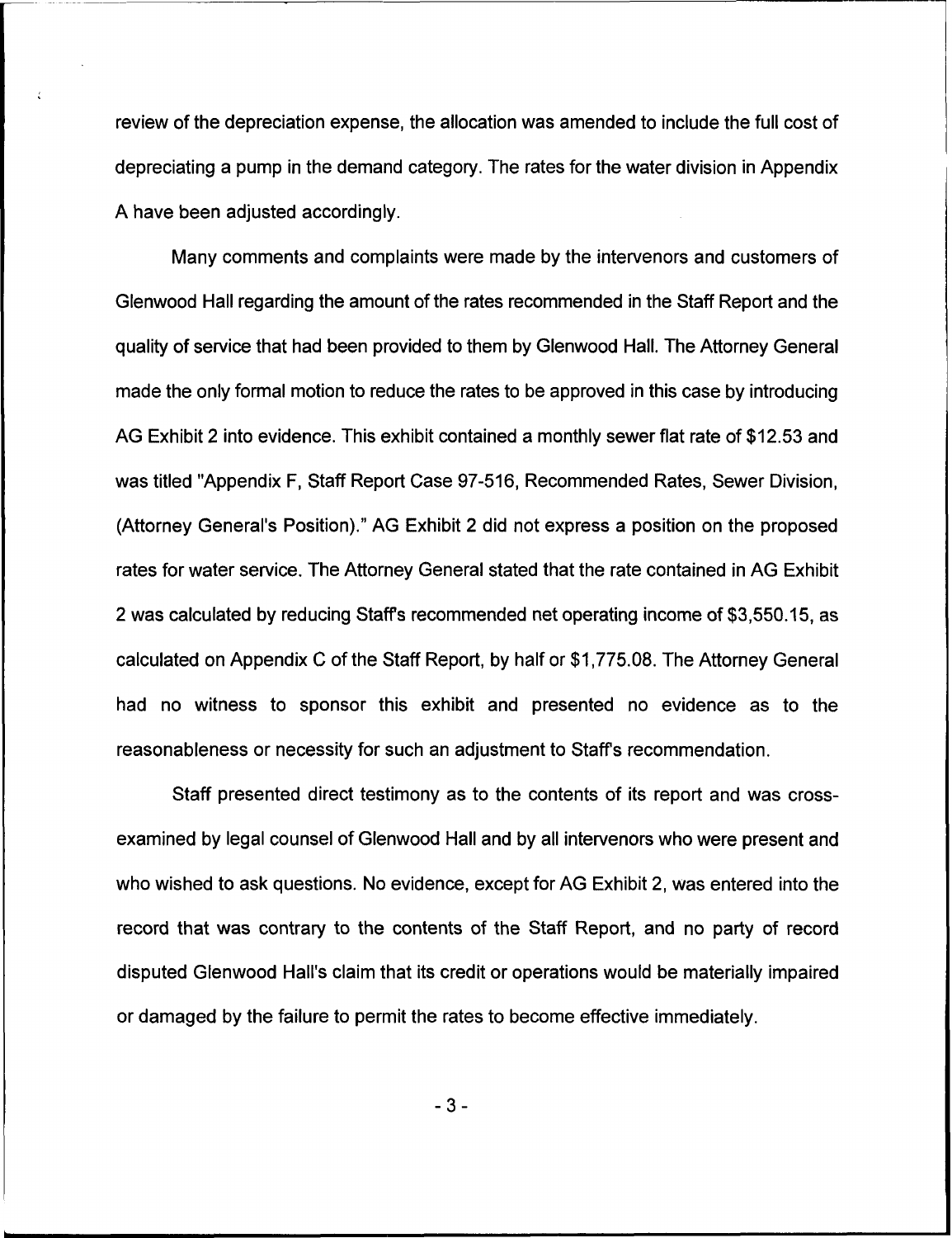The Commission, after considering the evidence of record and being otherwise sufficiently advised, finds that:

 $1<sub>1</sub>$ Glenwood Hall's pro forma present rate net operating loss from water operations is \$58,720.20 and is shown in Appendix A of the Amended Staff Report.

2. Glenwood Hall's pro forma present rate net operating loss from sewer operations is \$17,154.46and is shown in Appendix B of the original Staff Report.

3. The monthly sewer flat rate of \$13.33,as presented in AG Exhibit 1, is the correct sewer rate that is supported by the findings in the Staff Report.

4. The rates in Appendix A, attached hereto and incorporate herein, will produce gross annual water and sewer revenues of \$97,135.50 and \$29,584.61, respectively, and are the rates that this Commission will find to be the fair, just, and reasonable rates for Glenwood Hall unless probative evidence to the contrary is filed.

5. Glenwood Hall's credit or operations will be materially impaired or damaged by failure to permit the rates included in Appendix A to become effective immediately.

6. Any additional evidence or request for hearing regarding the final rates to be approved by this Commission must be filed within 30 days from the date of this Order. Any such evidence or request will be considered by the Commission and must be adequately supported.

IT IS THEREFORE ORDERED that:

1. Glenwood Hall's request for emergency rate relief is granted.

2. Glenwood Hall's requested rates as contained in its application are denied.

 $-4-$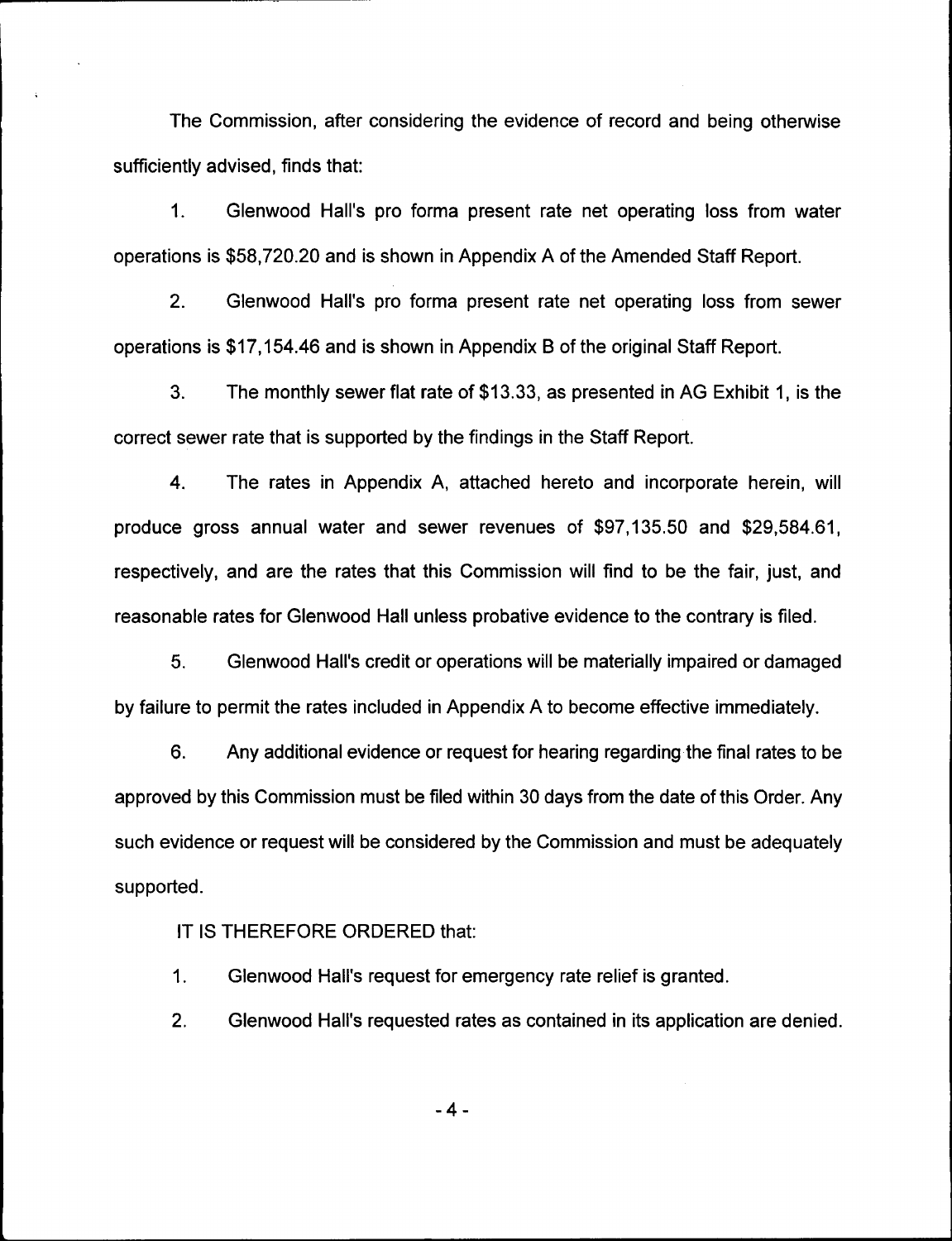3. The rates contained in Appendix A shall be effective, subject to refund, on and after the date of this Order. Glenwood Hall shall maintain its records in such manner as will allow determination of any amount to be refunded in the event one is ordered upon final resolution in this matter.

4. Any additional evidence or request for hearing regarding the final rates to be approved by this Commission shall be filed within 30 days from the date of this Order.

5. The record shall be amended to show the utility's filing name as I.C.H. Corporation a/k/a Glenwood Hall Golf 8 Country Club.

6. Within 30 days of the date of this Order, Glenwood Hall shall file with the Commission its revised tariffs setting out the interim rates approved herein.

Done at Frankfort, Kentucky, this 15th day of April, 1998.

PUBLIC SERVICE COMMISSION

Chairman B. Q. Helfox

Vice Chairman

Commissioner

ATTEST: Executive Director